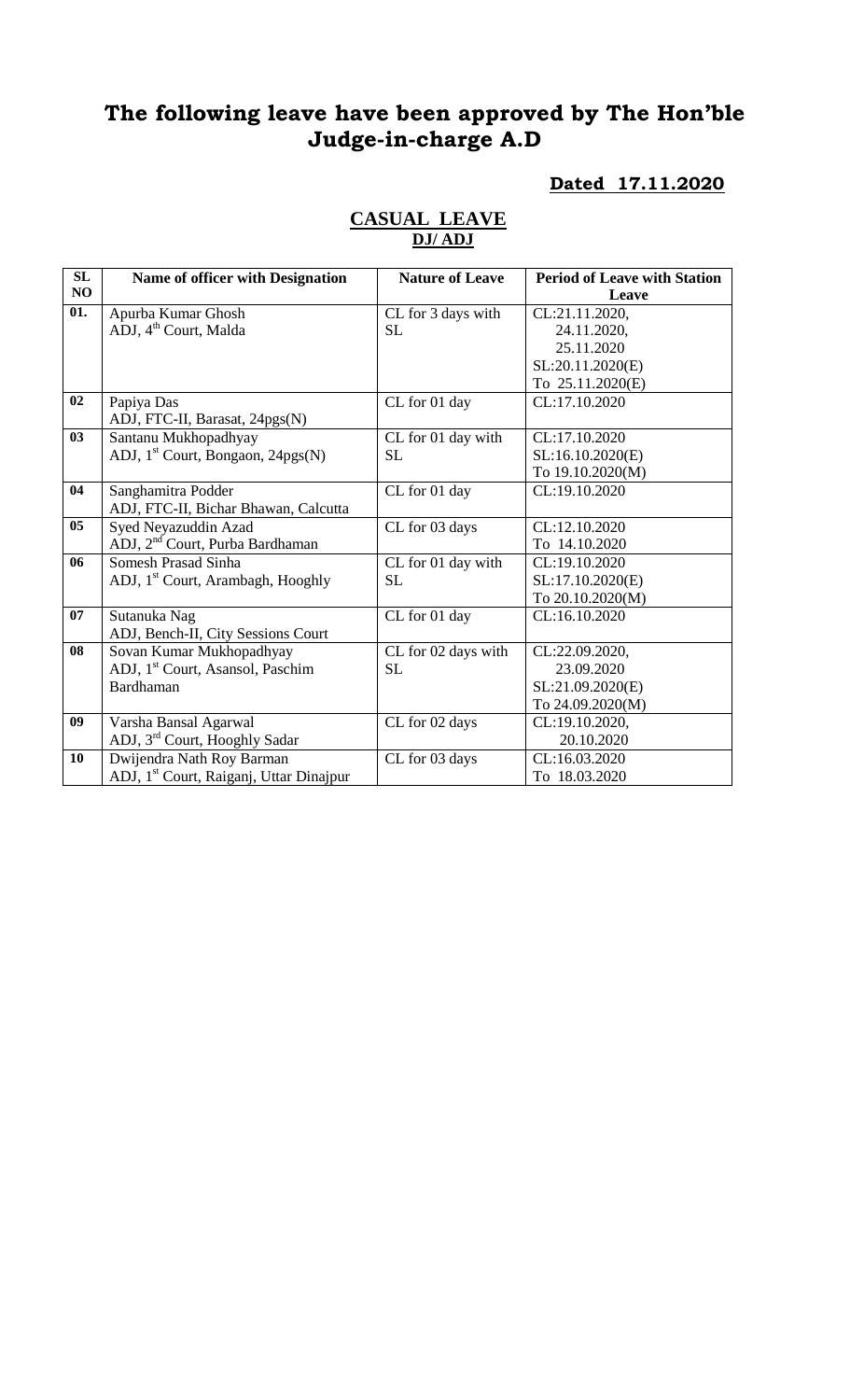| 11 | Leena Golder                         | CL for 01 day       | CL:19.10.2020    |
|----|--------------------------------------|---------------------|------------------|
|    | ADJ, FTC-I, Raganj, Uttar Dinajpur   |                     |                  |
| 12 | Lilamoy Mondal                       | CL for 03 days with | CL:20.11.2020,   |
|    | ADJ, FTC-1, Islampur, Uttar Dinajpur | <b>SL</b>           | 21.11.2020,      |
|    |                                      |                     | 24.11.2020       |
|    |                                      |                     | SL:19.11.2020(E) |
|    |                                      |                     | To 25.11.2020(M) |
| 13 | Madan Mohan Mishra                   | CL for 03 days with | CL:16.10.2020,   |
|    | ADJ, FTC-I, Jangipur, Murshidabad    | SL.                 | 17.10.2020,      |
|    |                                      |                     | 19.10.2020       |
|    |                                      |                     | SL 15.10.2020(E) |
|    |                                      |                     | To 20.10.2020(M) |
| 14 | Nirvan Khesong                       | CL for 01 day       | CL:16.03.2020    |
|    | ADJ, Mathabhanga, Coochbehar         |                     |                  |
| 15 | Sanjay Kumar Sharma                  | CL for 01 day       | CL:14.10.2020    |
|    | ADJ, FTC-I, Lalbagh, Murshidabad     |                     |                  |
|    |                                      |                     |                  |
| 16 | Tapas Kumar Roy                      | CL for 01 day       | CL05.09.2020     |
|    | ADJ, FTC-III, Howrah                 |                     |                  |

**Sd/- Registrar (Judicial Service)**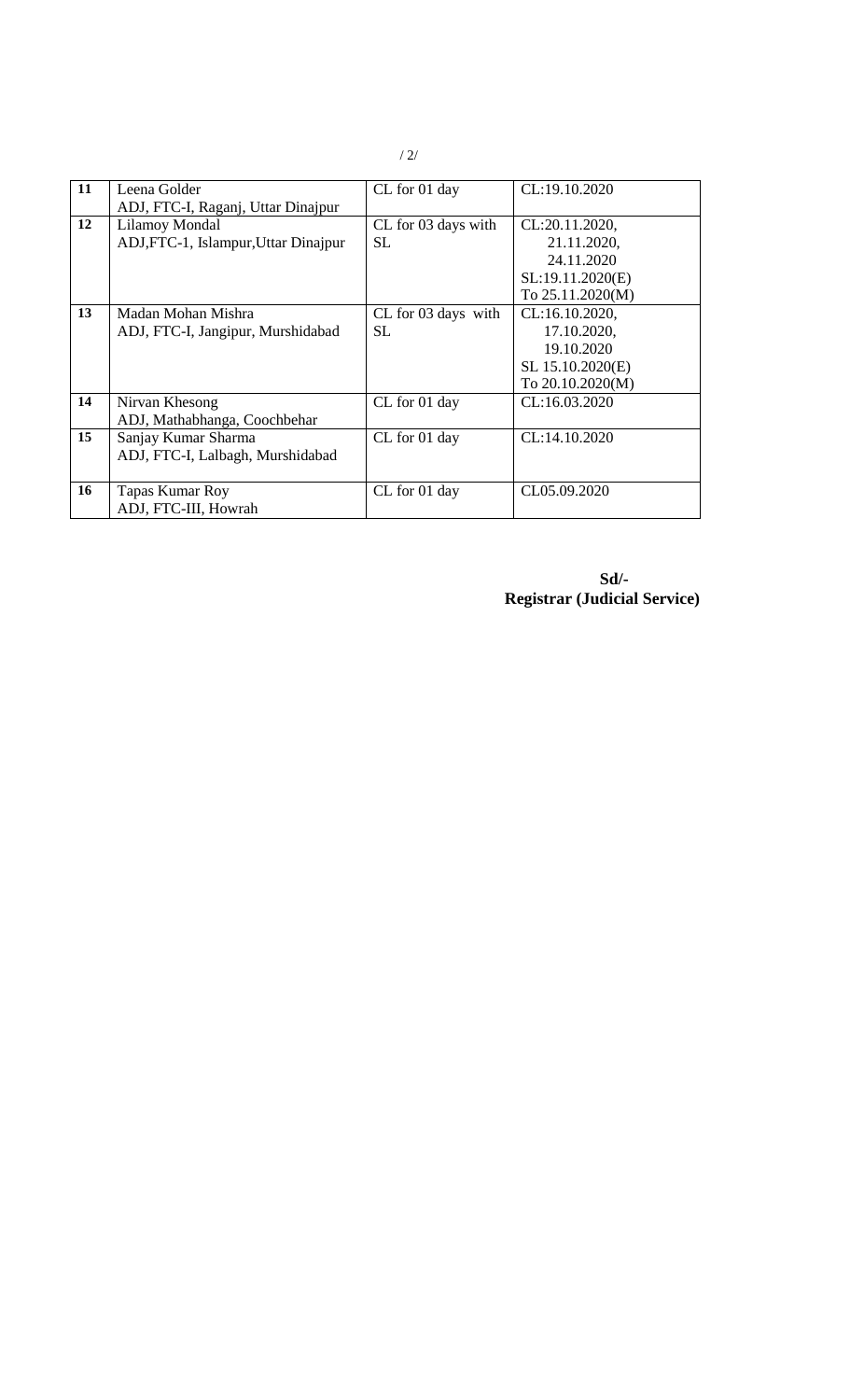### **The following leave have been approved by the Hon'ble Judgein-Charge A.D.**

 **Dated : 17.11.2020**

## **ADJ,FTC/CJ (SD)**

| <b>SL NO</b> | Name of officer with<br><b>Designation</b>                              | <b>Nature of Leave</b>      | <b>Period of Leave with Station</b><br>Leave |
|--------------|-------------------------------------------------------------------------|-----------------------------|----------------------------------------------|
| 01.          | Smt. Anamitra Bhattacharya<br>$CJ(SD)$ , 3 <sup>rd</sup> Court, Howrah, | Maternity Leave for 29 days | From 09.09.2020 to 07.10.2020                |
| 02.          | Smt. Sanjukta Sengupta<br>ADJ, FTC, Kalna, Purba<br>Bardhaman           | Earned Leave for 07 days    | From 08.10.2020 to 14.10.2020                |
| 03.          | Sri Rajesh Tamang<br>ADJ, FTC-III, Alipore, 24 Pgs<br>(S)               | Earned Leave for 19 days    | From 21.09.2020 to 09.10.2020                |
| 04.          | Sri Gairik Roy<br>CJ(SD), Purulia                                       | Earned Leave for 16 days    | From 04.08.2020 to 19.08.2020                |
| 05.          | Sri Debanjan Ghosh<br>ADJ, FTC-2, Asansol, Paschim<br>Bardhaman         | Earned Leave for 03 days    | From 07.10.2020 to 09.10.2020                |
| 06.          | Sri Sounak Mukherjee<br>CJ (SD), Darjeeling Sadar                       | Earned Leave for 09 days    | From 16.03.2020 to 24.03.2020                |
| 07.          | Sri Basant Sharma<br>ACJM, Mekhliganj, Cooch<br>Behar,                  | Earned Leave for 11 days    | From 24.02.2020 to 05.03.2020                |

## **CJM/ACJM**

| SL NO | Name of officer with<br><b>Designation</b>                    | <b>Nature of Leave</b>       | <b>Period of Leave with Station</b><br>Leave |
|-------|---------------------------------------------------------------|------------------------------|----------------------------------------------|
| 08.   | Sri Subhadeep Biswas,<br>ACJM, Kurseong,<br>Darjeeling        | Earned Leave for 13 days     | From 17.08.2020 to 29.08.2020                |
| 09.   | Smt. Tshering Yangchen<br>Lepcha<br>ACJM, Uluberia,<br>Howrah | Child Care Leave for 16 days | From 02.11.2020 to 17.11.2020                |
| 10.   | Sri Abhijit Ghosh<br>CJM, Malda                               | Earned Leave for 05 days     | From 09.11.2020 to 13.11.2020                |

### **CJ(JD)**

| <b>SL NO</b> | Name of officer with<br><b>Designation</b>                                            | <b>Nature of Leave</b>     | <b>Period of Leave with Station</b><br>Leave |
|--------------|---------------------------------------------------------------------------------------|----------------------------|----------------------------------------------|
| 11.          | Smt. Devjani Bose,<br>CJ(JD), Raiganj, Uttar<br>Dinajpur                              | Earned Leave for 03 days   | From 19.10.2020 to 21.10.2020                |
| 12.          | Smt. Bishakha Chaudhury<br>CJ(JD), Additional Court,<br>Asansol, Paschim<br>Bardhaman | Commuted Leave for 12 days | From 28.09.2020 to 09.10.2020                |
| 13.          | Smt. Sangeeta Let,<br>$CJ(JD)$ , 1 <sup>st</sup> Court, Tamluk,<br>Purba Medinipur    | Earned Leave for 11 days   | From 29.09.2020 to 11.10.2020                |